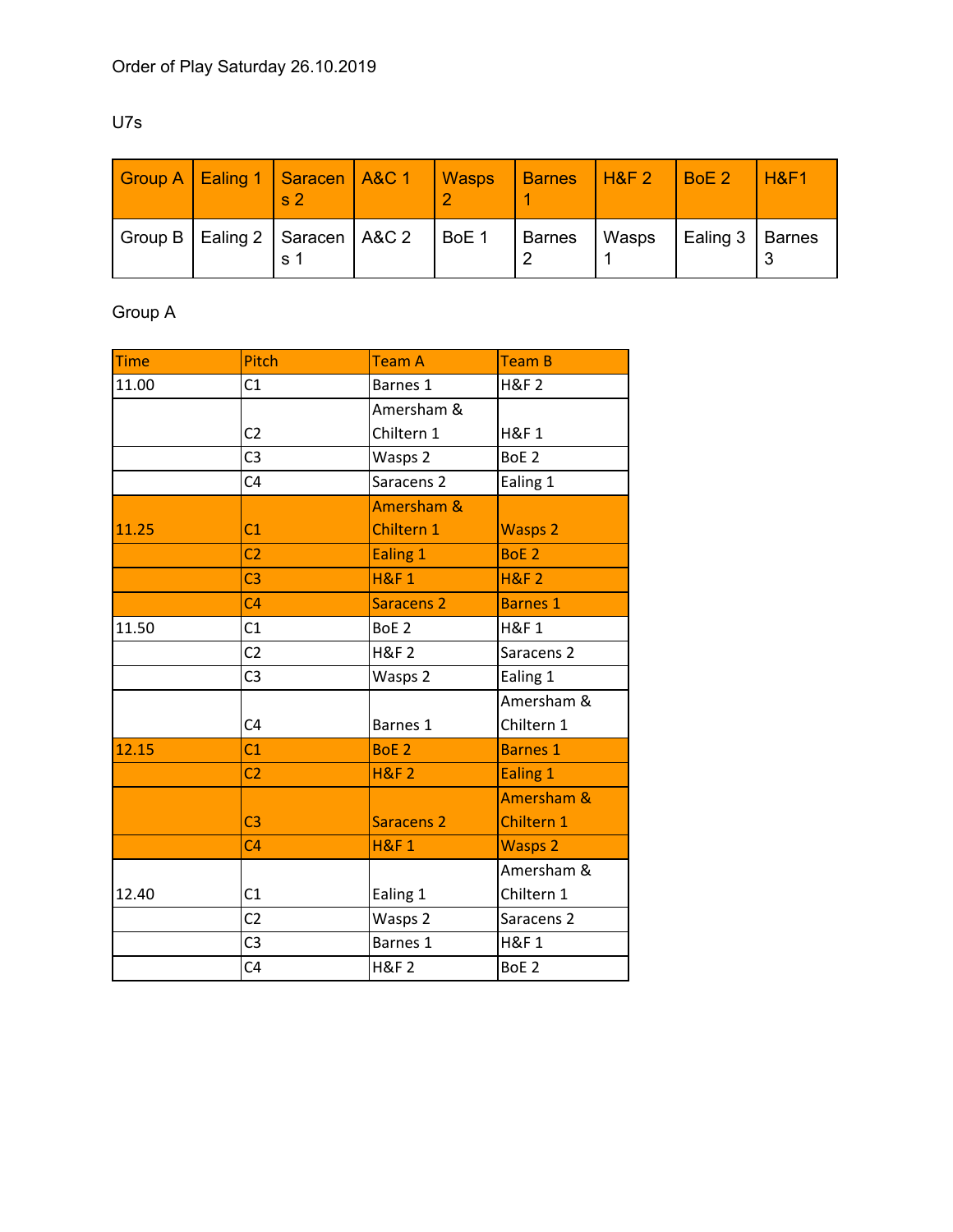# Group B

| <b>Time</b> | Pitch          | <b>Team A</b>       | <b>Team B</b>     |
|-------------|----------------|---------------------|-------------------|
| 11.00       | C <sub>5</sub> | Barnes <sub>2</sub> | Wasps 1           |
|             |                | Amersham &          |                   |
|             | C <sub>6</sub> | Chiltern 2          | Barnes 3          |
|             | C <sub>7</sub> | Ealing 3            | BoE <sub>2</sub>  |
|             | C <sub>8</sub> | Saracens 1          | Ealing 2          |
|             |                | Amersham &          |                   |
| 11.25       | C <sub>5</sub> | <b>Chiltern 2</b>   | <b>Ealing 3</b>   |
|             | C6             | <b>Ealing 2</b>     | BoE <sub>2</sub>  |
|             | C <sub>7</sub> | <b>Barnes 3</b>     | <b>Wasps 1</b>    |
|             | C8             | Saracens 1          | <b>Barnes 2</b>   |
| 11.50       | C <sub>5</sub> | BoE <sub>2</sub>    | Barnes 3          |
|             | C <sub>6</sub> | Wasps 1             | Saracens 1        |
|             | C7             | Ealing 3            | Ealing 2          |
|             |                |                     | Amersham &        |
|             | C <sub>8</sub> | Barnes <sub>2</sub> | Chiltern 2        |
| 12.15       | C <sub>5</sub> | BoE <sub>2</sub>    | <b>Barnes 2</b>   |
|             | C6             | <b>Wasps 1</b>      | <b>Ealing 2</b>   |
|             |                |                     | Amersham &        |
|             | C <sub>7</sub> | Saracens 1          | <b>Chiltern 2</b> |
|             | C8             | <b>Barnes 3</b>     | <b>Ealing 3</b>   |
|             |                |                     | Amersham &        |
| 12.40       | C <sub>5</sub> | Ealing 2            | Chiltern 2        |
|             | C <sub>6</sub> | Ealing 3            | Saracens 1        |
|             | C <sub>7</sub> | <b>Barnes 2</b>     | Barnes 3          |
|             | C <sub>8</sub> | Wasps 1             | BoE <sub>2</sub>  |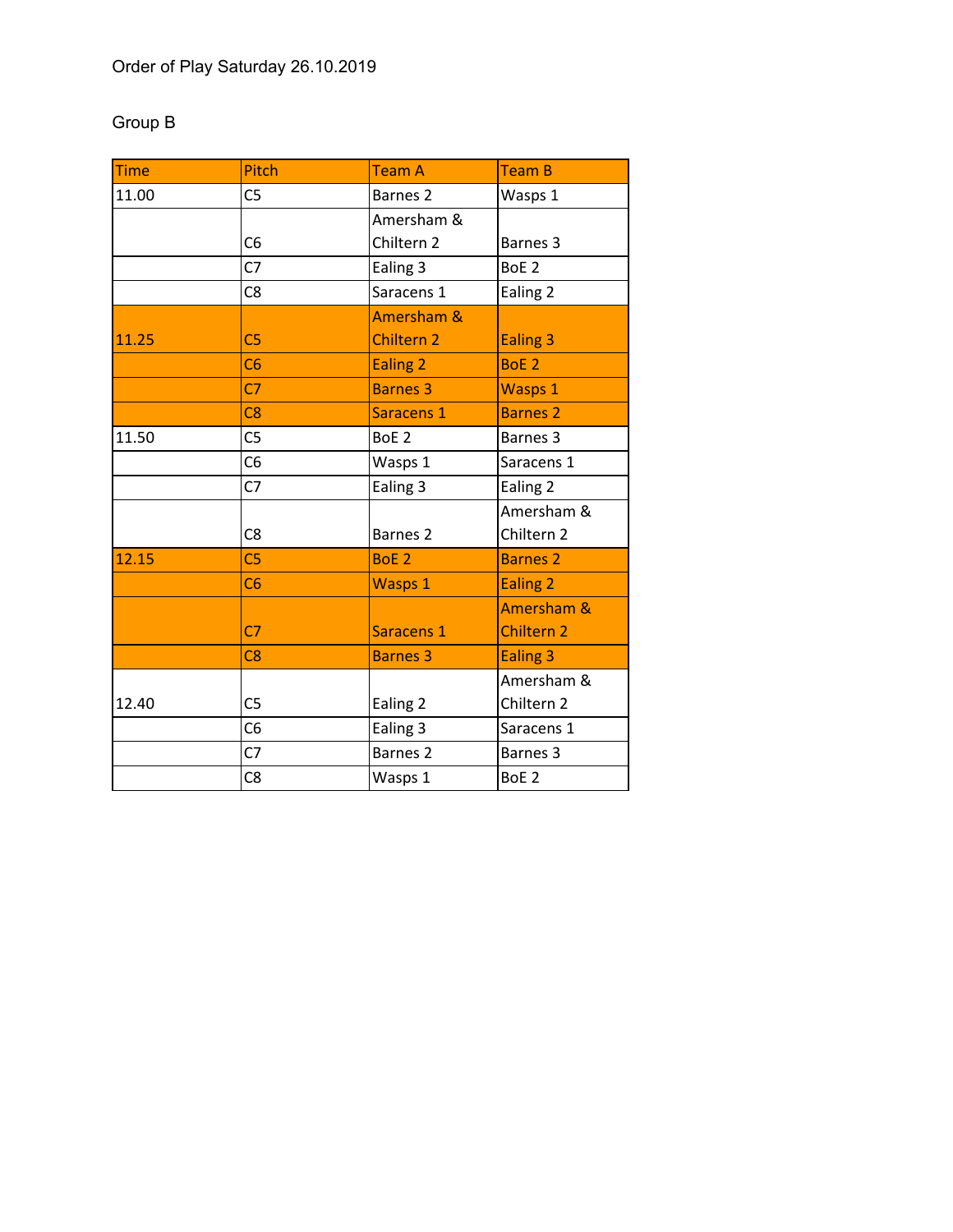## U9 Group

| Ealing 1 | Ealing 2 |                     | London Welsh 1   London Welsh 2   Wasps 1 |     |
|----------|----------|---------------------|-------------------------------------------|-----|
| Wasps 2  | Barnes 1 | Barnes <sub>2</sub> | Saracens                                  | H&F |

| <b>Time</b> | Pitch          | <b>Team A</b>       | <b>Team B</b>   |
|-------------|----------------|---------------------|-----------------|
| 11.00       | <b>B1</b>      | Ealing 1            | Barnes 1        |
|             | <b>B2</b>      | LW <sub>2</sub>     | Wasps 2         |
|             | <b>B3</b>      | Saracens            | <b>HF</b>       |
|             | <b>B4</b>      | Wasps 1             | LW <sub>1</sub> |
|             | <b>B5</b>      | Barnes <sub>2</sub> | Ealing 2        |
| 11.30       | <b>B1</b>      | $LW_1$              | LW <sub>2</sub> |
|             | B <sub>2</sub> | <b>HF</b>           | Ealing 1        |
|             | <b>B3</b>      | <b>Barnes 1</b>     | <b>Wasps 2</b>  |
|             | <b>B4</b>      | Ealing 2            | <b>Saracens</b> |
|             | <b>B5</b>      | <b>Barnes 2</b>     | <b>Wasps 1</b>  |
| 12.00       | <b>B1</b>      | Wasps 2             | <b>HF</b>       |
|             | <b>B2</b>      | Ealing 1            | $LW_1$          |
|             | <b>B3</b>      | Ealing 2            | LW <sub>2</sub> |
|             | <b>B4</b>      | <b>Barnes 2</b>     | Saracens        |
|             | <b>B5</b>      | Wasps 1             | Barnes 1        |
| 12.30       | <b>B1</b>      | <b>Wasps 2</b>      | $LW_1$          |
|             | B <sub>2</sub> | Ealing <sub>2</sub> | Ealing 1        |
|             | <b>B3</b>      | <b>Wasps 1</b>      | <b>Saracens</b> |
|             | <b>B4</b>      | <b>Barnes 1</b>     | <b>HF</b>       |
|             | <b>B5</b>      | LW <sub>2</sub>     | <b>Barnes 2</b> |
| 13.00       | <b>B1</b>      | Wasps 2             | Saracens        |
|             | B <sub>2</sub> | <b>HF</b>           | Wasps 1         |
|             | B <sub>3</sub> | LW <sub>2</sub>     | Ealing 1        |
|             | <b>B4</b>      | LW <sub>1</sub>     | <b>Barnes 2</b> |
|             | <b>B5</b>      | Barnes 1            | Ealing 2        |
|             |                |                     |                 |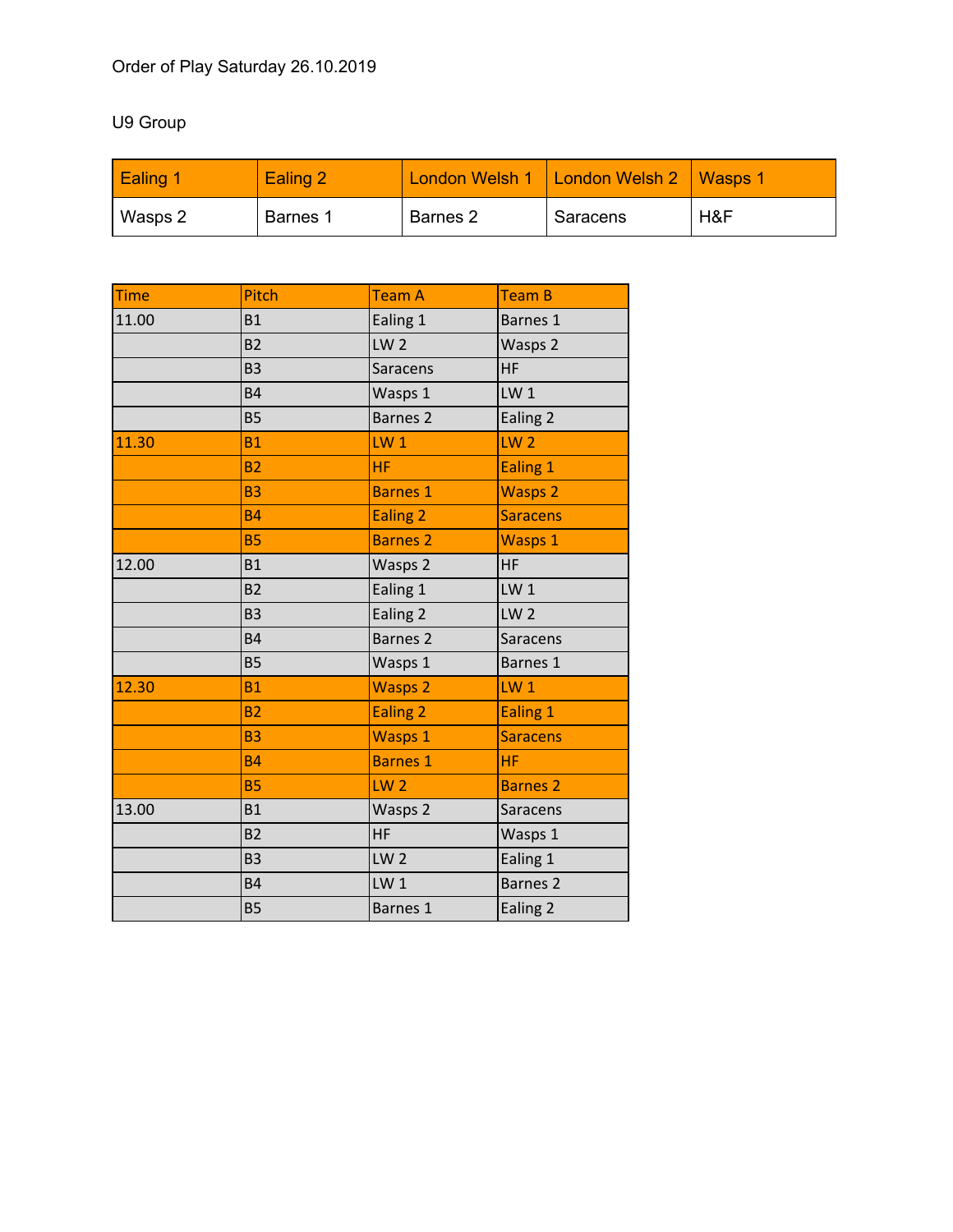| ×<br>۰.<br>.,<br>v |  |  |
|--------------------|--|--|
|                    |  |  |

| <b>Group A</b> | Ealing 1 | l H&F         | <b>BoE</b>       | LW <sub>1</sub> | <b>Saracens</b> | <b>Wasps</b>    | <b>Beaconsf</b><br>ield |
|----------------|----------|---------------|------------------|-----------------|-----------------|-----------------|-------------------------|
| Group B        | Ealing 2 | Hampste<br>ad | Grassho<br>ppers | A&C             | Camelot         | LW <sub>2</sub> | Saracens<br>ົ           |

# Group A

| <b>Time</b> | <b>Pitch</b>   | <b>Team A</b>       | <b>Team B</b>       |
|-------------|----------------|---------------------|---------------------|
| 11.00       | A1             | <b>BoE</b>          | LW <sub>1</sub>     |
|             | A <sub>2</sub> | H&F                 | Saracens 1          |
| 11.20       | A1             | Ealing 1            | <b>Wasps</b>        |
|             | A2             | LW <sub>1</sub>     | H&F                 |
| 11.40       | A1             | Saracens 1          | Ealing 1            |
|             | A2             | Wasps               | Beaconsfiled        |
| 12.00       | A1             | H&F                 | <b>Beaconsfiled</b> |
|             | A2             | <b>BoE</b>          | <b>Wasps</b>        |
| 12.20       | A1             | LW <sub>1</sub>     | Saracens 1          |
|             | A2             | Wasps               | H&F                 |
| 12.40       | A1             | Saracens 1          | <b>BoE</b>          |
|             | A2             | <b>Beaconsfiled</b> | Ealing 1            |
| 13.00       | A1             | <b>BoE</b>          | Ealing 1            |
|             | A2             | LW <sub>1</sub>     | Beaconsfiled        |